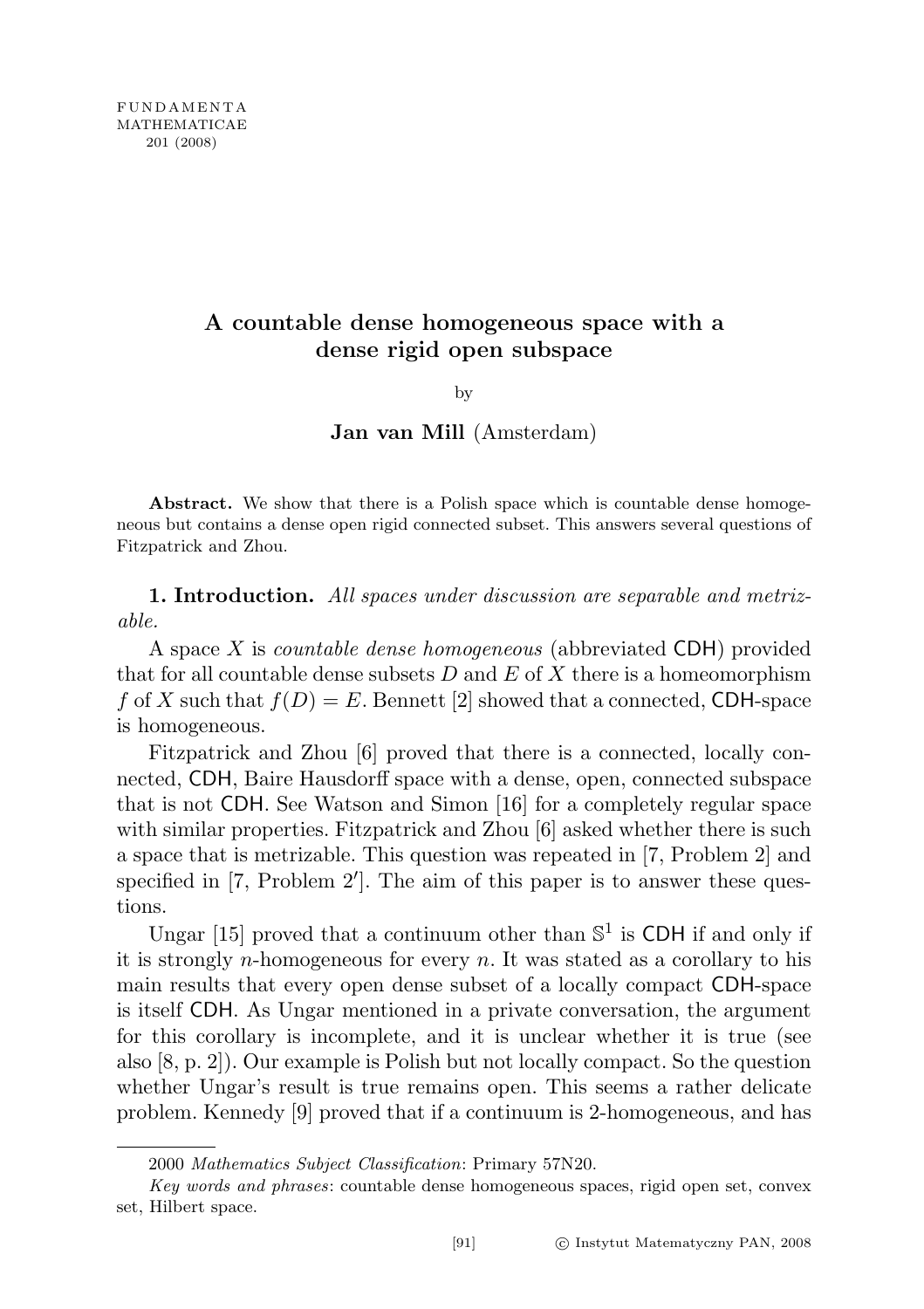a nontrivial homeomorphism that is the identity on some nonempty open set, then it is strongly locally homogeneous. Hence every open subspace of such a space is CDH.

A space is rigid if the identity is its only homeomorphism. Based on a construction in [13], we will prove the following:

EXAMPLE 1.1. There is a convex subspace S of Hilbert space  $\ell^2$  with dense open convex subspace  $T$  such that:

- (1) S is CDH (hence S is homogeneous),
- $(2)$  T is rigid,
- (3)  $S \times S \approx T \times T \approx \ell^2$ .

Observe that  $(3)$  implies that both S and T are Polish (among other things).

I am indebted to Tadek Dobrowolski for suggesting a simplification in one of my arguments.

## 2. Preliminaries

(A) Notation. If X and  $(Y, \varrho)$  are spaces, then  $C(X, Y)$  denotes the collection of all continuous functions from X to Y. If  $f, g \in C(X, Y)$ , then

$$
\widehat{\varrho}(f,g) = \sup \{ \varrho(f(x), g(x)) : x \in X \}.
$$

If X is compact, then  $\hat{\rho}$  is a metric and the topology induced by  $\hat{\rho}$  is separable. See e.g. [12, §1.3] for details.

Let Q denote the Hilbert cube  $\prod_{n=1}^{\infty}[-1,1]_n$  with its admissible metric

$$
\varrho(x,y) = \sum_{n=1}^{\infty} 2^{-n} |x_n - y_n|.
$$

We assume that the reader is familiar with the basic notions in infinitedimensional topology and shape theory, see [12] and [3, 11].

We say that an indexing  $\{X_n : n \in I\}$  is *faithful* provided that  $X_n \neq X_m$ if  $n \neq m$ . We let I denote the closed unit interval [0, 1].

If  $f: X \to Y$  is a function, then

$$
\Gamma(f) = \{(x, f(x)) : x \in X\} \subseteq X \times Y
$$

denotes its graph. The identity function on a set X will be denoted by  $1_X$ .

**(B)** Complements of  $\sigma Z$ -sets. Our example will be the complement of a  $\sigma Z$ -set in Q. The following result will be important in the construction.

THEOREM 2.1. Let  $B_1$  and  $B_2$  be  $\sigma Z$ -sets in Q for which there exists a homeomorphism  $h: Q \setminus B_1 \to Q \setminus B_2$ . Let  $\pi_i: \Gamma(h) \to Q$  be the projection maps,  $i = 1, 2$ . Then

(a)  $\pi_1$  and  $\pi_2$  are monotone surjections such that  $\pi_1^{-1}(B_1) = \pi_2^{-1}(B_2)$ ,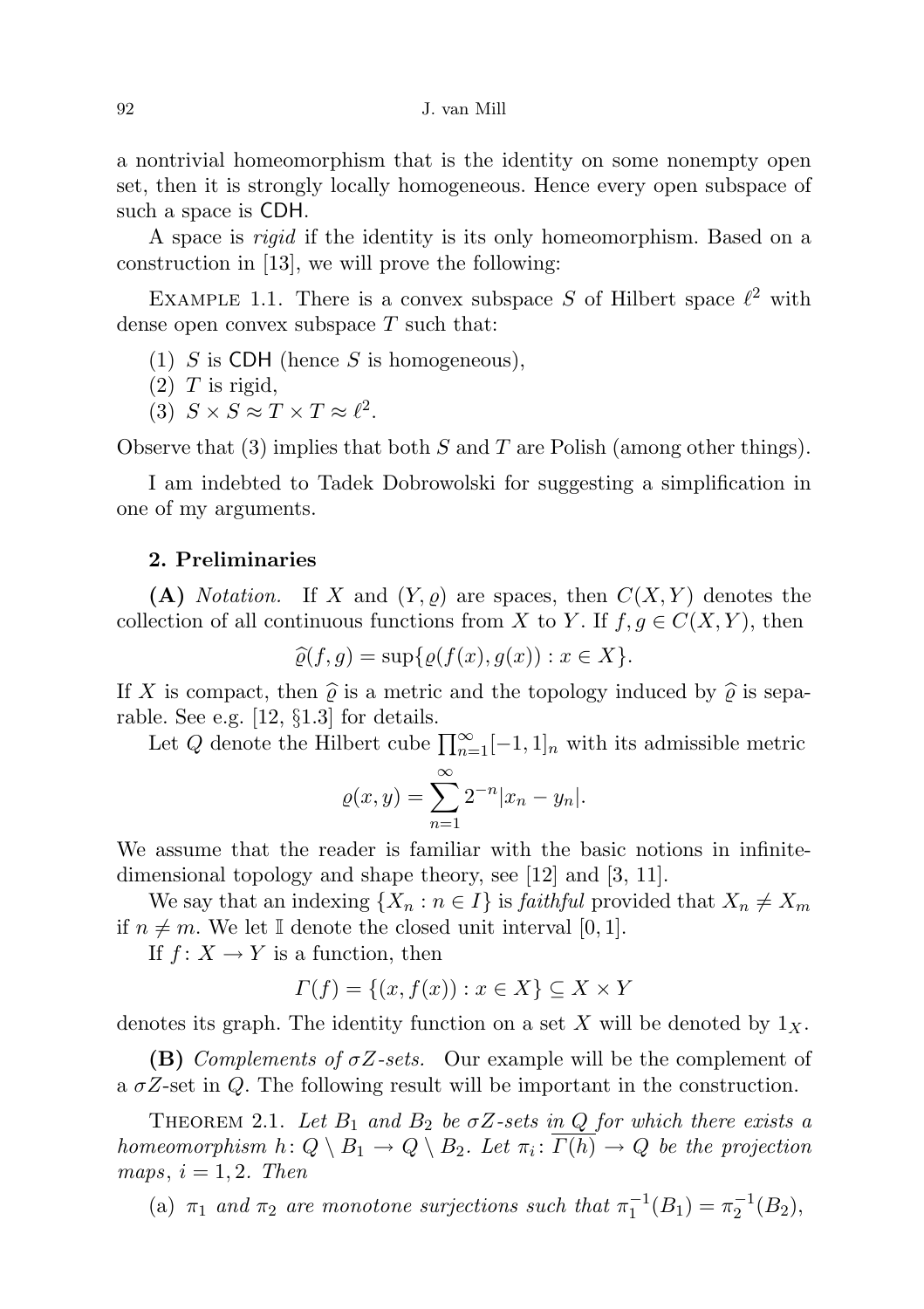(b) if  $K_1$  and  $K_2$  are compacta in  $B_1$  respectively  $B_2$  such that  $\pi_1^{-1}(K_1)$  $=\pi_2^{-1}(K_2)$ , then  $\textsf{Sh}(K_1) = \textsf{Sh}(K_2)$ .

Proof. For (a), see the proof of Lemma 3.6 in Anderson, Curtis and van Mill [1].

For (b) we use the technique in the proof of the easy part of Chapman's Complement Theorem (see Chapman [4, 25.1]). For the convenience of the reader, we provide all details.

Since  $B_1$  is a  $\sigma Z$ -set, there is a homotopy  $F: Q \times \mathbb{I} \to Q$  such that  $F_0 = 1_Q$  and  $F(Q \times (0, 1]) \subseteq Q \setminus B_1$  (since we can think of  $B_1$  as a subset of the pseudo-boundary of  $Q$  this is obvious). Similarly, there exists a homotopy  $G: Q \times \mathbb{I} \to Q$  such that  $G_0 = 1_Q$  and  $G(Q \times (0, 1]) \subseteq Q \setminus B_2$ . For each n define  $f_n, g_n: Q \to Q$  by

$$
f_n = h \circ F_{1/n}, \quad g_n = h^{-1} \circ G_{1/n}.
$$

We will prove that  $f = \{f_n, K_1, K_2\}$ :  $K_1 \to K_2$  and  $g = \{g_n, K_2, K_1\}$ :  $K_2 \to K_1$  are shape maps such that  $f \circ g \simeq 1_{K_2}$  and  $g \circ f \simeq 1_{K_1}$ . Therefore,  $K_1$  and  $K_2$  have the same shape.

To see that  $f$  is a shape map, let W be an arbitrary open neighborhood of  $K_2$ . Since  $\pi_1$  and  $\pi_2$  are closed maps, and  $\pi_1^{-1}(K_1) = \pi_2^{-1}(K_2)$ , there is an open neighborhood V of  $K_1$  such that  $\pi_1^{-1}(V) \subseteq \pi_2^{-1}(W)$ . Let U be an open neighborhood of  $K_1$  in Q such that  $\overline{U} \subseteq V$ . There clearly exists  $\varepsilon > 0$ such that

$$
F(\overline{U}\times[0,\varepsilon])\subseteq V.
$$

Observe that  $h(U \setminus B_1) \subseteq h(V \setminus B_1) \subseteq W \setminus B_2$ . Since for  $n \geq 1/\varepsilon$  we have  $F_{1/n}|U \simeq F_{1/(n+1)}|U$  (in  $V \setminus B_1$ ), it follows that  $f_n|U \simeq f_{n+1}|U$  (in W). Hence  $f$  is indeed a shape map, and similarly it follows that  $g$  is a shape map.

To prove  $\mathbf{g} \circ \mathbf{f} \simeq \mathbf{1}_{K_1}$ , let U be an arbitrary open neighborhood of  $K_1$ .

CLAIM 1. There are open neighborhoods W and N of  $K_2$  and  $\varepsilon_1 > 0$ such that

(1)  $G(\overline{W} \times [0, \varepsilon_1]) \subseteq N$ ,

$$
(2) \ \ h^{-1}(N \setminus B_2) \subseteq U.
$$

*Proof.* As above, there is an open neighborhood  $N$  of  $K_2$  such that  $\pi_2^{-1}(N) \subseteq \pi_1^{-1}(U)$ . Then clearly  $h^{-1}(N \setminus B_2) \subseteq U$ . Now let W be an open neighborhood of  $K_2$  such that  $\overline{W} \subseteq N$  and find  $\varepsilon_1 > 0$  such that  $G(\overline{W} \times$  $[0, \varepsilon_1] \subseteq N$ .  $\blacklozenge$ 

By exactly the same method, it is clearly possible to prove the following:

CLAIM 2. There are open neighborhoods V and M of  $K_1$  and  $0 < \varepsilon_2 \leq \varepsilon_1$ such that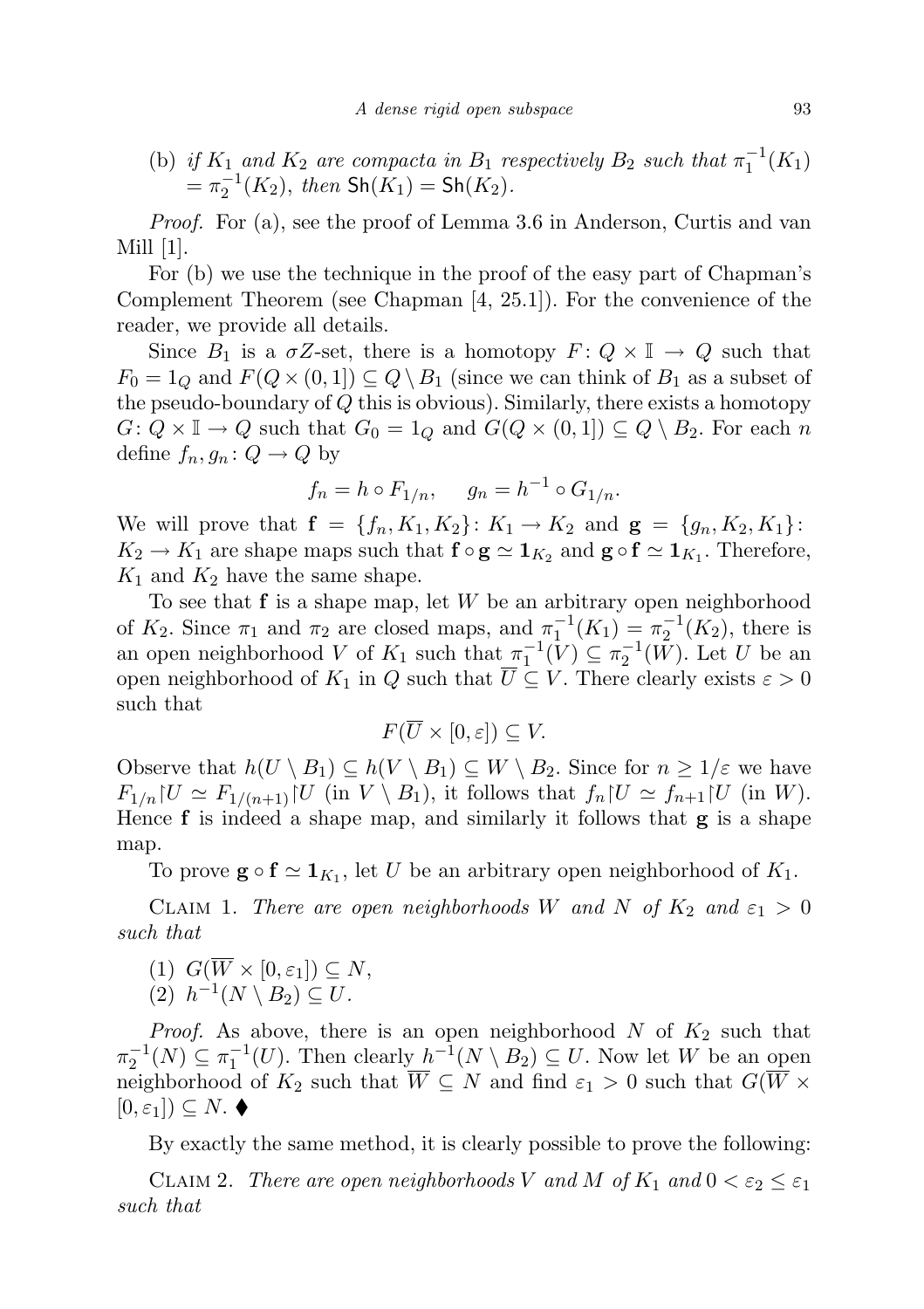(3)  $F(\overline{V} \times [0, \varepsilon_2]) \subseteq M \subseteq U$ , (4)  $h(M \setminus B_1) \subseteq W$ .

Then for  $n \geq 1/\varepsilon_2$  we have  $(g_n \circ f_n)$   $|V = (h^{-1} \circ G_{1/n} \circ h \circ F_{1/n})|V$ . Define  $S: V \times [0, 1/n] \rightarrow Q$  by

$$
S(x,t) = h^{-1} G_t h F_{1/n}.
$$

Then clearly S is well-defined and continuous,  $S_0 = F_{1/n}$  |V and  $S_{1/n} =$  $(g_n \circ f_n) \upharpoonright V$ . If  $x \in V$  is arbitrary then, by (3),  $S(x, 0) = F_{1/n}(x) \in M \subseteq U$ . Moreover, if  $t \in (0, 1/n]$ , then by (3) and (4),  $hF_{1/n}(x) \in W \setminus B_2$ , and so by (1) and (2),

$$
S(x,t) = h^{-1}G_t h F_{1/n}(x) \in h^{-1}G_t(W \setminus B_2) \subseteq h^{-1}(N \setminus B_2) \subseteq U.
$$

Hence  $S_0$  and  $S_{1/n}$  are homotopic in U, and the range of  $S_0$  is contained in M. Since by (3) also  $F_{1/n}$  |V and the identity on V are homotopic in U, this shows that the identity on V and the function  $(g_n \circ f_n)$  V are homotopic  $(in U)$ . So we conclude that  $\mathbf{g} \circ \mathbf{f} \simeq \mathbf{1}_{K_1}$ . It follows similarly that  $\mathbf{f} \circ \mathbf{g} \simeq \mathbf{1}_{K_2}$ .

**3. Dense collections of compacta.** Let  $X$  be a nonempty compact space. We say that a countable collection of Z-sets  $\mathfrak X$  in  $Q$  is X-dense if

- (1) X is pairwise disjoint and every  $X' \in \mathcal{X}$  is homeomorphic to X,
- (2) for every  $f \in C(X,Q)$  and  $\varepsilon > 0$  there are an  $X' \in \mathfrak{X}$  and a homeomorphism  $\alpha \colon X \to X'$  such that  $\widehat{\varrho}(\alpha, f) < \varepsilon$ .

The basic properties of X-dense collections that are important to us are listed in the following result.

PROPOSITION 3.1 ([13]). Let X be a nonempty compact space.

- (a) There is an X-dense collection of  $Z$ -sets in  $Q$ .
- (b) Let S and T be X-dense collections of Z-sets in Q. Then there is an arbitrarily close to the identity homeomorphism  $h: Q \to Q$  such that  $h(\bigcup \mathcal{S}) = \bigcup \mathcal{T}.$

Now let 2 be a Q-dense collection of Z-sets in  $Q$  (Proposition 3.1(a)), and put  $Y = Q \setminus \bigcup Q$ . Then Y is a dense  $G_{\delta}$ -subset of Q and hence is Polish. It was shown in  $\vert 13 \vert$  that Y is an example of a CDH-space which is not strongly locally homogeneous. We will show here that Y has many other interesting properties. In fact,  $Y$  is homeomorphic to the space  $S$  in Example 1.1.

Let  $\{Q_n : n \in \mathbb{N}\}\$ be a faithful enumeration of Q. Since there are arbitrarily small maps  $Q \to Q \ Y$ , it follows that every compact subspace of Y is a  $Z$ -set in  $Q$ .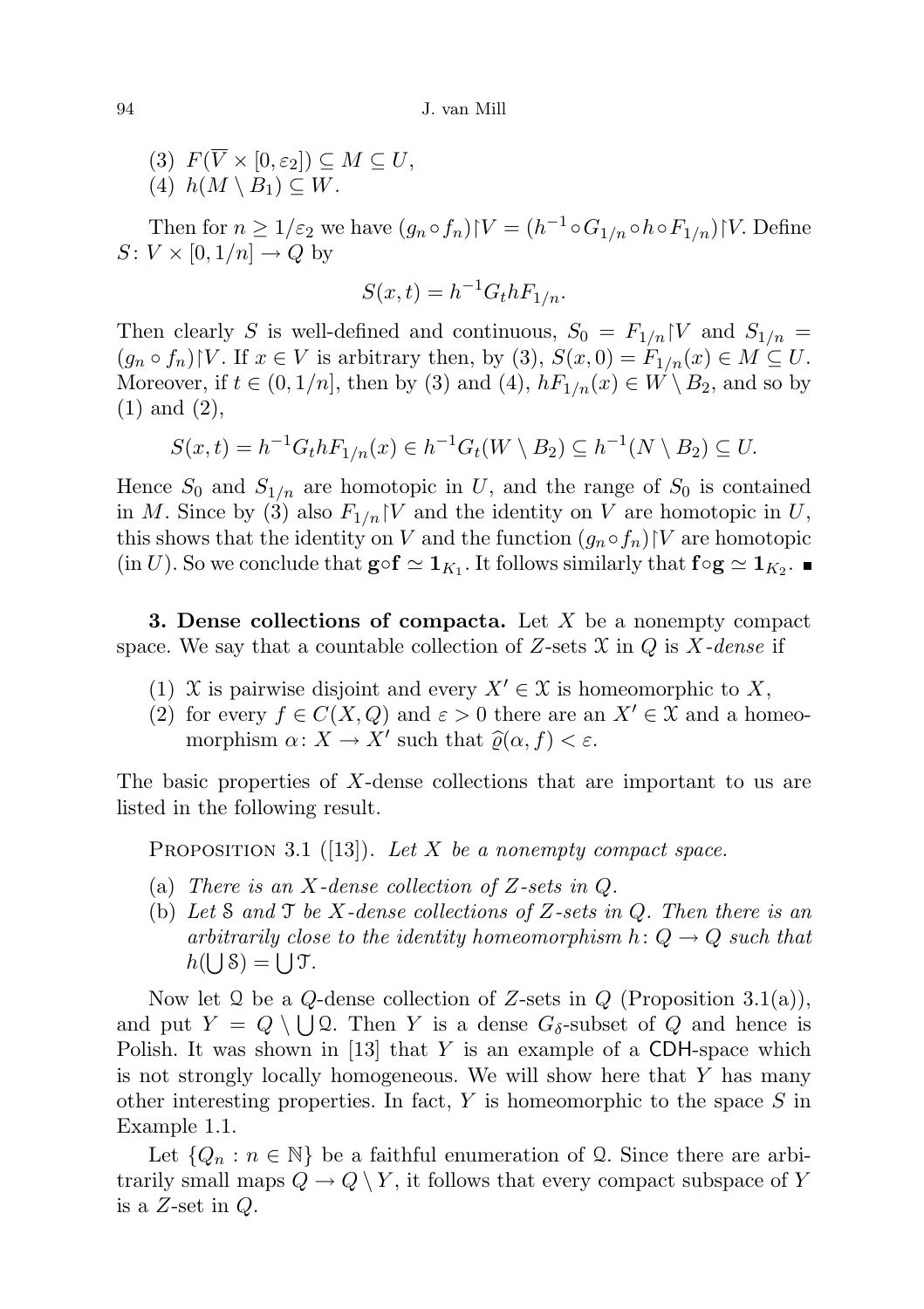LEMMA 3.2. There are a compact set K in  $Q \ Y$  and an open base B for  $Q \setminus K$  such that

- (1) for every  $B \in \mathcal{B}, \overline{B} \cap K = \emptyset$ ,
- (2) for all  $B, B' \in \mathcal{B}$  such that  $\overline{B} \cap \overline{B'} = \emptyset$ , there exists n such that  $Q_n \cap K \neq \emptyset$ ,  $Q_n \cap B \neq \emptyset$  but  $Q_n \cap B' = \emptyset$ .

*Proof.* Let  $K'$  denote an arbitrary convergent sequence with limit in Y. In addition, let A be a countable open base for  $Q \setminus K$  such that for every  $A \in \mathcal{A},$ 

- (3)  $\overline{A} \cap K = \emptyset$ ,
- (4)  $Q \setminus \overline{A}$  is connected.

Let  $\{\underline{(A_n, A'_n)} : n \in \mathbb{N}\}\$ enumerate all pairs  $(A, A')$  of elements of A such that  $\overline{A} \cap \overline{A'} = \emptyset$ .

Enumerate K' faithfully as  $\{e_n : n \in \mathbb{N}\}\)$ . Let  $D = \{d_n : n \in \mathbb{N}\}\)$ a faithfully indexed subset of Y such that  $d_n \in A_n$  for every n. We will construct for every n an imbedding  $g_n: Q \to Y$  such that

- (5)  $d_n, e_n \in q_n(Q)$ ,
- (6)  $g_n(Q) \cap \underline{((D \setminus \{d_n\}) \cup \bigcup_{i=1}^{n-1} g_i(Q) \cup (K' \setminus \{e_n\}))} = \emptyset,$

(7) 
$$
g_n(Q) \cap \overline{A'_n} = \emptyset
$$
.

The inductive construction is a triviality. Put  $M = Q \setminus \overline{A'_n}$ . Then M is a connected open subset of Q containing both  $d_n$  and  $e_n$ . Let J be a path in M connecting  $d_n$  and  $e_n$ , and let  $\xi: Q \to J$  be any continuous surjection. Observe that

$$
T = \bigcup \mathcal{Q} \cup (D \setminus \{d_n\}) \cup \bigcup_{i=1}^{n-1} g_i(Q) \cup (K' \setminus \{e_n\})
$$

belongs to  $\mathfrak{Z}_{\sigma}(Q)$  and misses  $\{d_n, e_n\}$ . Hence  $M \cap T$  belongs to  $\mathfrak{Z}_{\sigma}(M)$ . So by [12, 7.3.5(g)],  $\xi: Q \to J$  can be approximated by an imbedding  $g_n: Q \to J$  $Y \cap M$  satisfying  $(5)_n$  and  $(6)_n$ . And it is trivial that  $(7)_n$  holds.

Now observe that the sequence

$$
\{Q_n : n \in \mathbb{N}\} \cup \{g_n(Q) : n \in \mathbb{N}\}\
$$

is Q-dense because the sequence  $\{Q_n : n \in \mathbb{N}\}\$ is. Consequently, by Proposition 3.1(b) there is a homeomorphism  $\alpha: Q \to Q$  such that

$$
\alpha\Big(\bigcup_{n=1}^{\infty} Q_n \cup \bigcup_{n=1}^{\infty} g_n(Q)\Big) = \bigcup_{n=1}^{\infty} Q_n.
$$

It is clear that  $K = \alpha(K')$  and  $\mathcal{B} = {\alpha(A) : A \in \mathcal{A}}$  are as required.

Let  $Z = \{y_n : n \in \mathbb{N}\}\$ be a discrete subset of Y such that  $\overline{Z} \setminus Z = K$ . Since  $Y$  is dense and  $K$  is nowhere dense in  $Q$ , it is clearly possible to pick such a sequence. Since  $Q \setminus Y \in \mathcal{Z}_{\sigma}(Q)$ , the constant function  $\mathbb{S}^n \to \{y_n\}$  can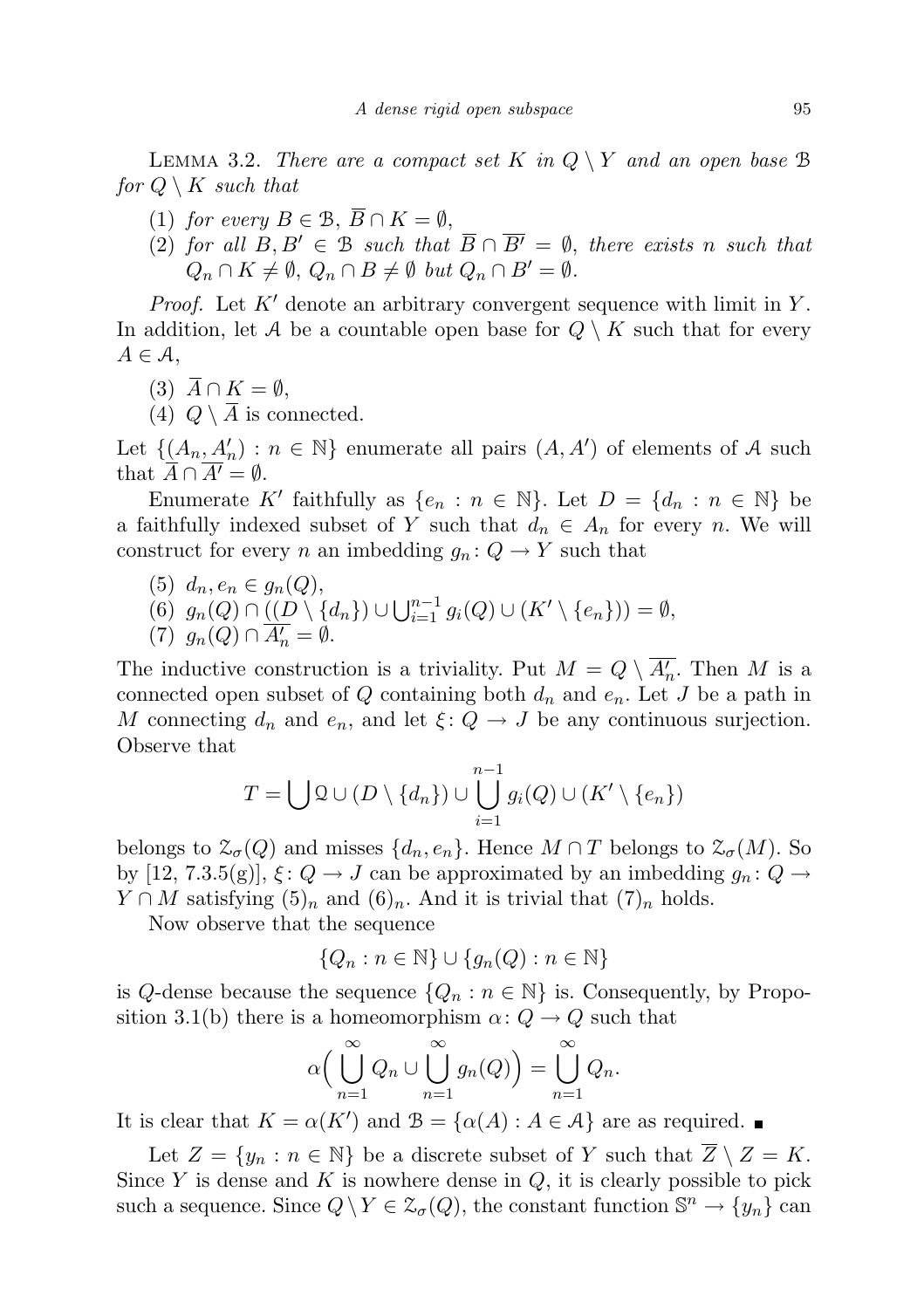be approximated arbitrarily closely by an imbedding  $\mathbb{S}^n \to Y$  ([12, 7.3.5(g)]) (here  $\mathbb{S}^n$  denotes the *n*-sphere of course). This means that we can enlarge the singleton set  $\{y_n\}$  to a copy of the *n*-sphere  $\mathcal{S}_n$  in Y such that

(A) if  $n \neq m$ , then  $\mathbb{S}_n \cap \mathbb{S}_m = \emptyset$ ,

(B) 
$$
\lim_{n\to\infty}
$$
 diam( $\mathbb{S}_n$ ) = 0.

Observe that (B) implies (C), where

(C)  $\overline{S} \setminus S = K$ , and  $S = \bigcup_{n=1}^{\infty} \mathbb{S}_n$ .

There is nothing special about the use of spheres in our construction. From the remaining part of this paper it will be clear that any sequence consisting of compacta of pairwise different but nontrivial shape will do equally well.

4. The example. Consider the following collection of pairwise disjoint continua in Q:

$$
\mathcal{P} = \{Q_n : n \in \mathbb{N}\} \cup \{\mathbb{S}_n : n \in \mathbb{N}\}.
$$

Let  $Y = Q \setminus \bigcup_{n=1}^{\infty} Q_n$  be the space introduced in §3, and put  $X = Y \setminus$  $\bigcup_{n=1}^{\infty} \mathbb{S}_n$ . Then X is dense in Q, being the complement of a  $\sigma Z$ -set in Q, and is a dense open subset of Y.

THEOREM 4.1. Y is CDH and X is rigid.

*Proof.* That Y is CDH was proved in [13]. To prove that X is rigid, let h be any homeomorphism of X. Consider the graph  $\Gamma(h)$  of h in  $Q \times Q$ . We adopt the notation of Theorem 2.1 (with  $B_1 = B_2 = Z$ ).

We will first prove by the method of [13, 4.2] that h permutes  $P$ .

CLAIM 1. There is a bijection  $\alpha: \mathcal{P} \to \mathcal{P}$  such that for every  $A \subseteq X$  and  $P \in \mathcal{P}, \text{ if } \overline{A} \cap P \neq \emptyset \text{ then } \overline{h(A)} \cap \alpha(P) \neq \emptyset \text{ (here closure means closure)}$ in  $Q$ ).

*Proof.* Take an arbitrary  $P \in \mathcal{P}$ . Then  $\pi_1^{-1}(P)$  is a continuum since  $\pi_1$ is monotone (Theorem 2.1(a)). Hence  $\pi_2(\pi_1^{-1}(P))$  is a continuum, and is therefore, by the Sierpiński theorem from  $[14]$ , contained in some member  $P' \in \mathcal{P}'$ . Since  $\pi_2$  is monotone as well,  $\pi_2^{-1}(P')$  is a subcontinuum of  $\overline{\Gamma(h)}$ containing  $\pi_1^{-1}(P)$ . Hence  $\pi_1(\pi_2^{-1}(P'))$  is a subcontinuum of Z containing P. But again by the Sierpiński theorem, P is a maximal subcontinuum of  $\bigcup \mathcal{P}$ , hence  $\pi_1(\pi_2^{-1}(P')) = P$ . From this we conclude that  $\pi_1^{-1}(P) = \pi_2^{-1}(P')$ . Define  $\alpha(P) = P'$ . It is clear that  $\alpha$  is a bijection.

Let  $A \subseteq X$  and  $P \in \mathcal{P}$  be such that  $\overline{A} \cap P \neq \emptyset$ . Pick an arbitrary open neighborhood U of  $\alpha(P)$ . Then  $\pi_2^{-1}(U)$  is an open neighborhood of  $\pi_2^{-1}(\alpha(P)) = \pi_1^{-1}(P)$ . Since  $\pi_1$  is a closed map, there is an open neighborhood V of P such that  $\pi_1^{-1}(V) \subseteq \pi_2^{-1}(U)$ . Pick an element  $a \in A \cap V$ . Then  $(a, h(a)) \in \pi_1^{-1}(V)$ , hence  $h(a) = \pi_2(a, h(a)) \in \pi_2(\pi_1^{-1}(V)) \subseteq U$ , as required.  $\blacklozenge$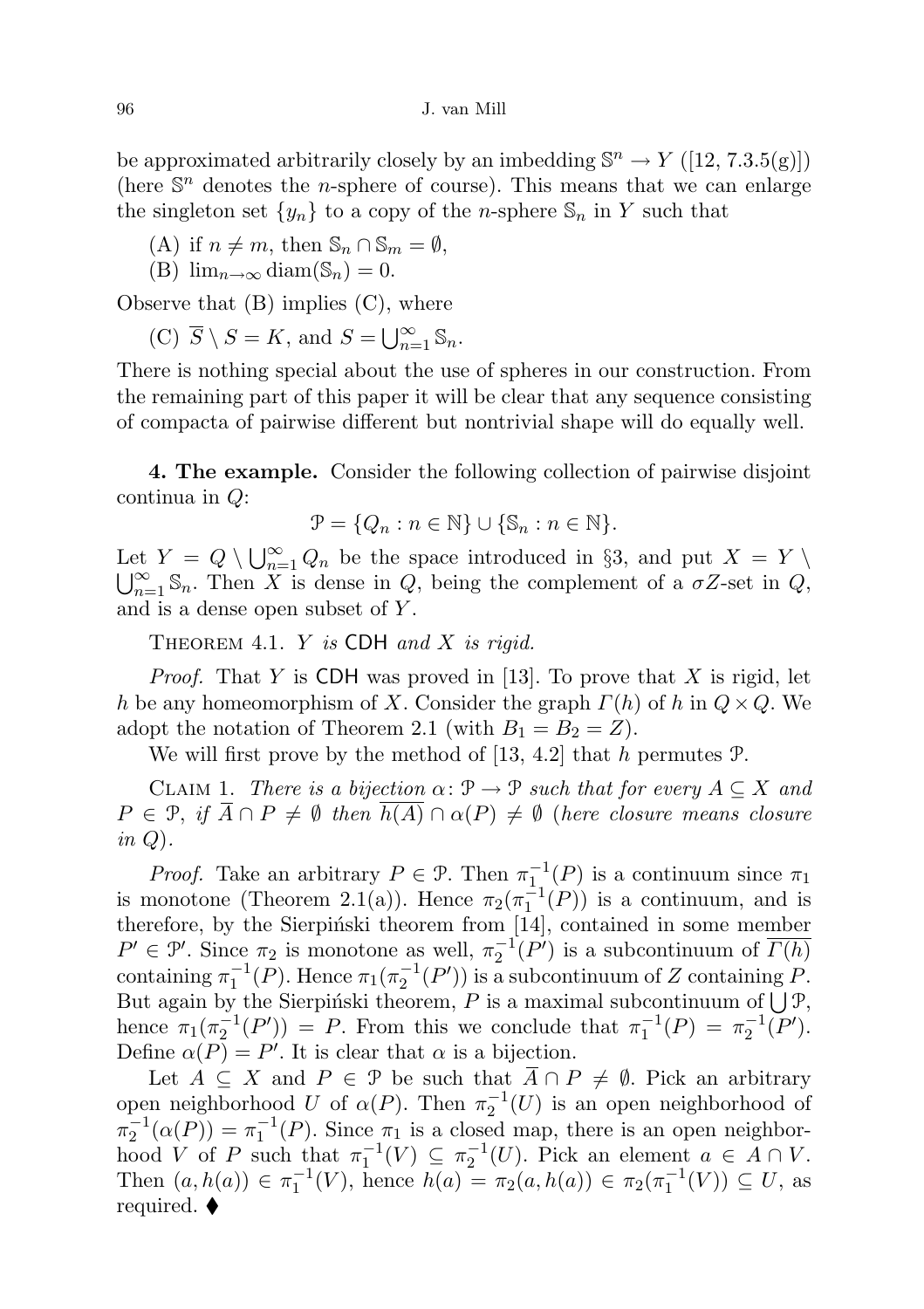CLAIM 2. For every  $n \in \mathbb{N}$ ,  $\alpha(\mathbb{S}_n) = \mathbb{S}_n$ . Moreover, if  $Q_n \cap K \neq \emptyset$ , then  $\alpha(Q_n) = Q_n.$ 

*Proof.* That  $\alpha(\mathbb{S}_n) = \mathbb{S}_n$  for every n is a direct consequence of Theorem 2.1(b). Simply observe that Q has trivial shape, and  $0 \neq Sh(\mathbb{S}_n) \neq$  $\mathsf{Sh}(\mathbb{S}_m) \neq 0$  if  $n \neq m$ .

Assume that  $Q_n \cap K \neq \emptyset$  for some n, and let  $p \in K \cap Q_n$ . There is a sequence  $(n_i)_i$  such that the sequence  $(\mathbb{S}_{n_i})_i$  of continua converges to p. By compactness it is clear that  $\pi_1^{-1}(p) \cap \overline{\bigcup_{i=1}^{\infty} \pi_1^{-1}(\mathbb{S}_{n_i})} \neq \emptyset$ . Hence  $\pi_2(\pi_1^{-1}(p)) \cap$  $\overline{\bigcup_{i=1}^{\infty} \pi_2(\pi_1^{-1}(\mathbb{S}_{n_i}))} \neq \emptyset$ , and therefore since  $\alpha(\mathbb{S}_j) = \mathbb{S}_j$  for every j,  $\alpha(Q_n) \cap$  $\overline{\bigcup_{i=1}^{\infty} \mathbb{S}_{n_i}} \neq \emptyset$ . Since  $\{p\} = \overline{\bigcup_{i=1}^{\infty} \mathbb{S}_{n_i}} \setminus \bigcup_{i=1}^{\infty} \mathbb{S}_{n_i}$  we therefore conclude that  $\alpha(Q_n) \cap Q_n \neq \emptyset$ , i.e.,  $\alpha(Q_n) = Q_n$ .

Striving for a contradiction, assume that there exists  $x \in X$  such that  $h(x) \neq x$ . Since  $\{x, h(x)\} \cap K = \emptyset$ , there are  $B, B' \in \mathcal{B}$  such that  $x \in B$ ,  $h(B \cap X) \subseteq B' \cap X$ , and  $\overline{B} \cap \overline{B'} = \emptyset$ . By Lemma 3.2 there exists n such that  $Q_n \cap K \neq \emptyset$ ,  $Q_n \cap B \neq \emptyset$  but  $Q_n \cap \overline{B'} = \emptyset$ . Pick a sequence  $(x_i)_i$  in  $B \cap X$ that converges to an element of  $Q_n \cap \overline{B}$ . By Claim 1, the sequence  $(h(x_i))_i$ has a cluster point in  $\alpha(Q_n)$ . But  $\alpha(Q_n) = Q_n$  by Claim 2 and all cluster points of  $(h(x_i))_i$  are contained in  $\overline{B'}$ , which is disjoint from  $Q_n$ . This is a contradiction.

We will now show that Y has the additional properties promised in Example 1.1. That  $(Y, X)$  is homeomorphic to a pair of convex subsets of  $\ell^2$  follows from [1, Theorem 3.1] since  $Q \setminus X$  is a  $\sigma Z$ -set in Q. By observing that the identity function  $Q \to Q$  can be approximated arbitrarily closely by maps  $Q \to Q \setminus X$ ,  $Y \times Y \approx X \times X \approx \ell^2$  follows from [1, Theorem 3.5].

REMARK 4.2. In [13, Remark 4.5], it was shown that if  $h: Y \to Y$  is any homeomorphism that restricts to the identity on a certain zero-dimensional closed subset L of Y, then h is the identity. The set L is not a Z-set in Y, and this is precisely why the argument there worked. With the method used in the proof of Theorem 4.1, it is easy to show that if  $h$  is any homeomorphism of Y that restricts to the identity on the countable closed discrete subset Z of Y, then h is the identity. Observe that Z is a Z-set in Y.

REMARK 4.3. We see that X is an example of a rigid space whose square is  $\ell^2$ . Such spaces were earlier constructed by Dijkstra [5]. For a zerodimensional rigid space whose square is homogeneous, see Lawrence [10].

## References

- [1] R. D. Anderson, D. W. Curtis and J. van Mill, A fake topological Hilbert space, Trans. Amer. Math. Soc. 272 (1982), 311–321.
- [2] R. Bennett, Countable dense homogeneous spaces, Fund. Math. 74 (1972), 189–194.